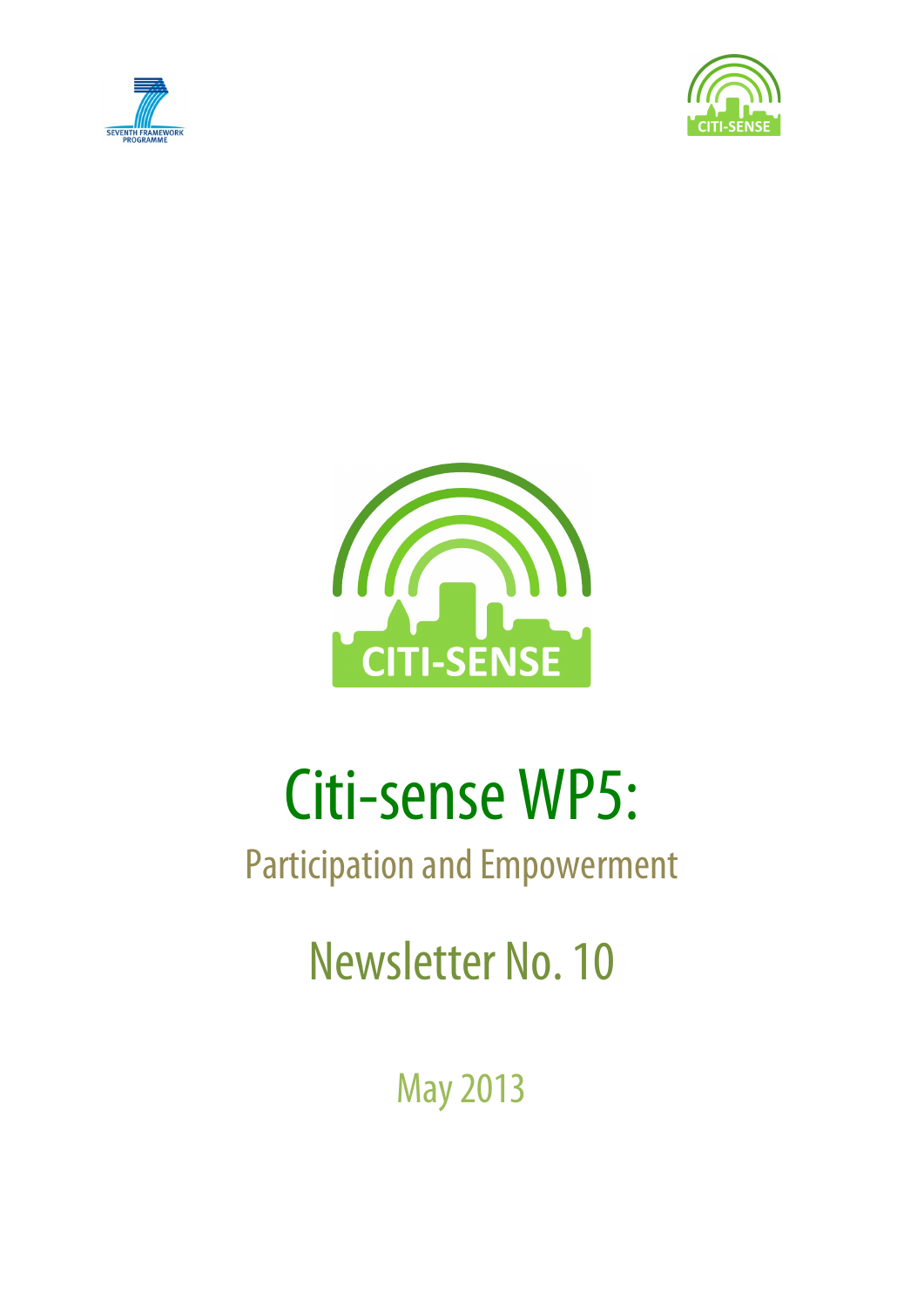



## Articles and Publications.

#### **Participatory Sensing.**

Participatory sensing refers to the usage of sensors, usually embedded in personal devices such as smartphones to allow citizens to feed data of public interest. This could include anything from photos to passive monitoring of movement in the traffic. Participatory sensing involves higher commitment from citizens, contrary to opportunistic sensing where user may not be aware of active applications. The diffusion of mobile phones significantly lowers the barriers of participation and data input by citizens, with automated geo-tagging and time-stamping: given the right architecture, they could act as sensor nodes and location-aware data collection instruments. While traditional sensor nodes are centralised, these sensors are under the owners' control. This would give way to data availability at an unprecedented scale.

http://crossover-project.eu/ResearchRoadmap/ParticipatorySensing.aspx

#### **Can Quality of Life be Mapped?**

Earlier this week at the annual conference of the American Planning Association, I attended a very interesting session on GIS mapping of combined data sets. It was billed as a session on "mashups," which I suppose the presenters thought would attract more attention than, say, "geographic information systems."

http://sustainablecitiescollective.com/kaidbenfield/144086/can-quality-life-be-mapped

#### **Community Wisdom + Expert Knowledge = Good Community Design.**

Have you ever been at a meeting about a community issue and heard the statement, "We don't need some outsider coming in and telling us what to do"? I know I have. This phrase points to a common challenge I see when working in rural communities—balancing the value of community input with expert knowledge in community design.

http://sustainablecitiescollective.com/projectpublicspaces/145046/community-wisdom-expert-knowledge-good-community-design

#### **Urbanism Speakeasy . Market Urbanism.**

Urbanism Speakeasy is a podcast with a particular focus on human-scale design. We love streets and places designed for people, regardless of how they happen to travel. No advanced technical degrees or silver spoons required on this show. Our primary goal is to share technical information and trends in ordinary language.

http://www.urbanismspeakeasy.com/

### Experiencies.

#### **2050 Pathways.**

Exploring how the UK can meet the 2050 emission reduction target using the web-based 2050 Calculator.

https://www.gov.uk/2050-pathways-analysis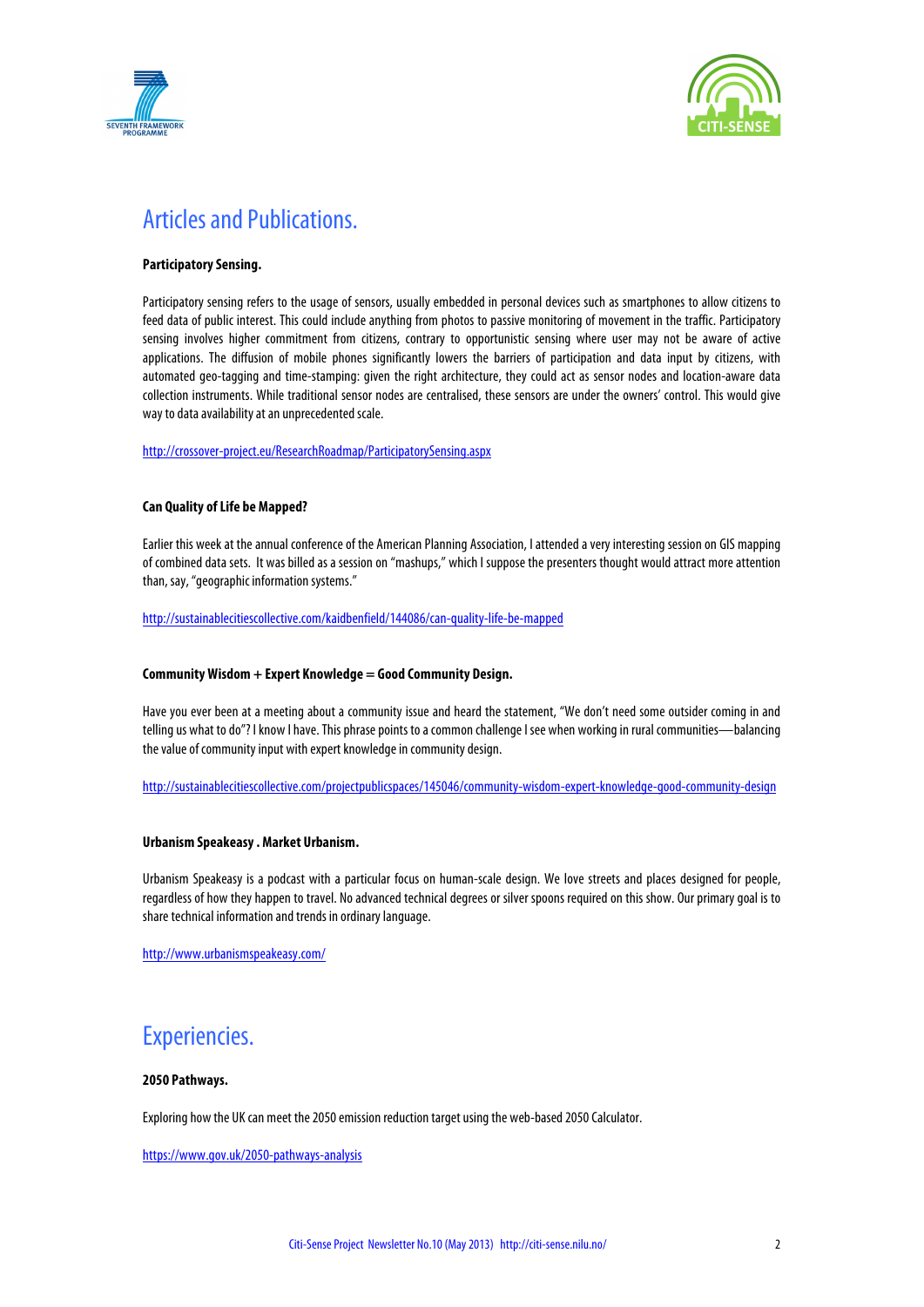



#### **Crossover Project**

Crossover advances Next Generation Policymaking by: Uniting global communities of policymaking experts and researchers, Engaging high-level policymakers and advisors, Establishing a lasting scientific and political basis for research and Raising awareness amongst the wider public and policymaking community at large.

http://www.crossover-project.eu/ProjectHome.aspx

#### **The European Soundscape Award 2013 - open for applications.**

The European Environment Agency (EEA) and the Noise Abatement Societies of the Netherlands and UK want to raise awareness about the importance of a healthy soundscape and reward European initiatives in the field of noise control or soundscape management. From 24 April 2013, the International Noise Awareness Day, entries are invited for any product, campaign, innovation or scheme offering a creative solution to a noise problem. The award will be presented ata ceremony in Utrecht on 5th November 2013.

http://www.eea.europa.eu/themes/noise/the-european-soundscape-award

http://noiseabatementsociety.com/john-connell-awards/

http://www.bricksite.com/vielskerstilhed/velkommen

http://www.goudendecibel.nl/

http://www.bruit.fr/boite-a-outils-des-acteurs-du-bruit/produits-et-techniques/bruits-et-vibrations-recherche-etinnovations/decibels-d-or-le-palmares-2011.html

#### **Harava survey service.**

Harava is part of a Finnish eServices and eDemocracy Acceleration Programme (SADe) co-ordinated by the Ministry of Finance. The Harava service implemented by the Ministry of the Environment provides a map-based questionnaire seeking to give organisations and members of the public a greater say in local planning and construction. For example the service enables local authorities to investigate the wishes of local residents concerning the location of schools or cycle paths, or to record experiences of noise and other problems. The service is due for deployment in spring 2013 and will then be available for collecting and cataloguing a wide range of information concerning locations.

http://eharava.fi/?lang=en

#### **Possible City.**

Possible City is an experiment in engaging the city's forgotten spaces to bridge a crucial gap in current urban planning practice. Topdown master planning, while cohesive and potentially visionary, is static and often insensitive to the needs of communities and individuals. Bottom-up advocacy planning addresses these issues, but can be fragmented and fall victim to "design by committee". The Web provides a virtual medium for a sophisticated new approach whereby an organized vision for an entire city can emerge from networks of citizens working to improve their local environments .

https://www.newschallenge.org/open/open-government/submission/possible-city